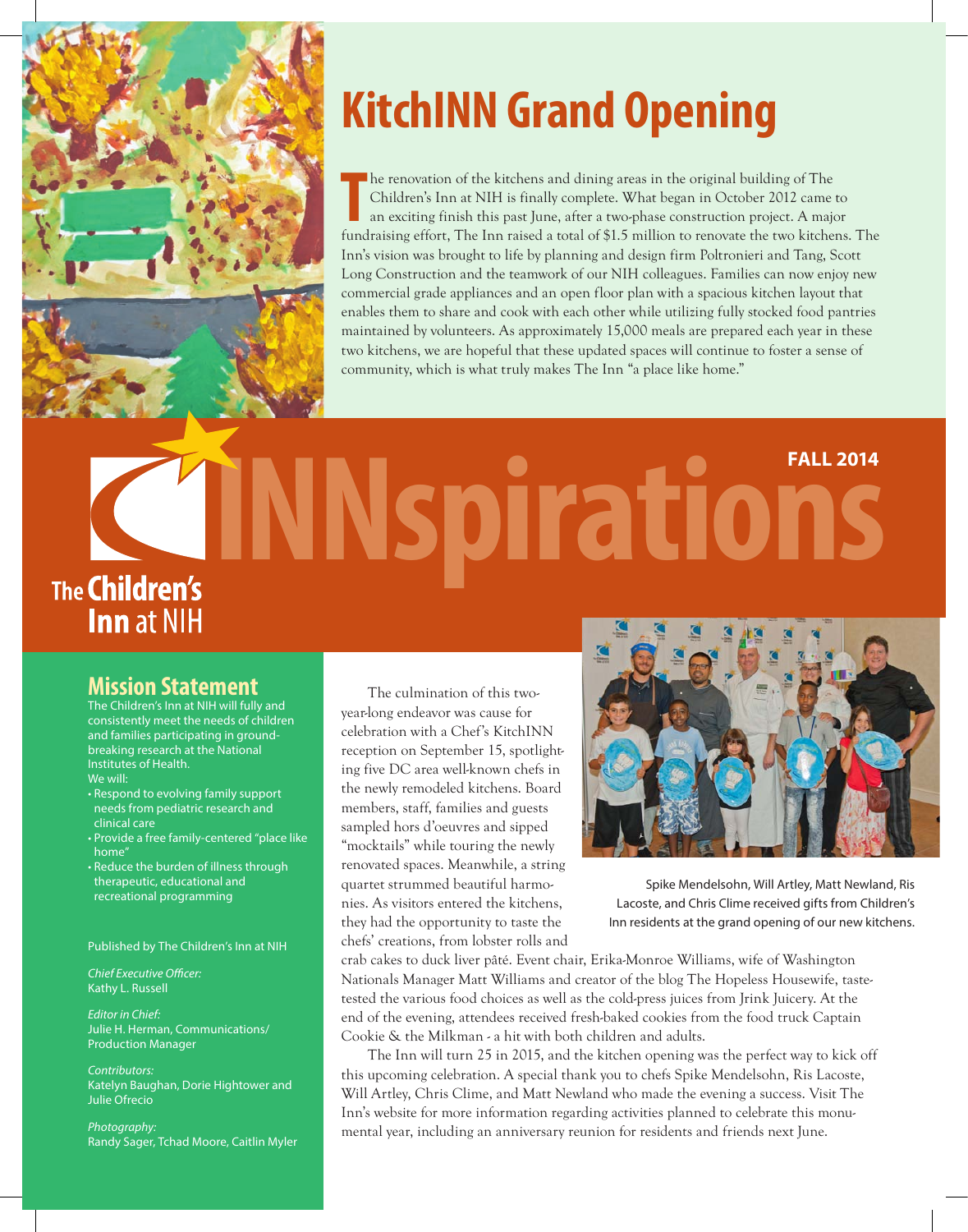## **INNspirational PEOPLE**



Inn resident Ezmee Hutton, pictured above with NIH Director Dr. Francis Collins, at The Inn's 26th Annual Congressional Gala. [See complete gala story on page 3.]



Chaplain Mike sings "The Lion Sleeps Tonight" along with Inn resident Kaleb, who accompanies him on the drums.

## Meet Inn Resident Ezmee Hutton

**<u>uring her junior year of college at The University of the South in Sewanee, Tennes-</u>** see, Ezmee Hutton thought she was coming down with a bad case of the flu. She had been working hard—majoring in International and Global Studies—but when her symptoms didn't go away, she saw doctors in both Tennessee and at the University of Virginia. Ezmee was diagnosed with an immune system disorder called Common Variable Immune Deficiency (CVID) and was referred to the National Institutes of Health.

People with CVID have low levels of several of the proteins, or antibodies, that help them fight infections. It is a random genetic mutation that leaves them open to recurrent infections in their ears, sinuses and respiratory system, and increases their risk of digestive disorders, blood disorders and cancer. Ezmee drives to the NIH every three to four weeks from her home in Ruckersville, Virginia, for treatment at the NIH Clinical Center. She receives an infusion of immunoglobulins, called IVIG, and is also regularly monitored for lesions in her brain and lungs that are caused by the disease.

Ezmee, now 24, finished her college degree and works 30 hours per week as an assistant retail planner at the corporate offices of Plow and Hearth. She also works an additional 20 hours per week as a nanny for a four-year-old girl. Her mother, also named Ezmee, often joins her on the three-hour trip to the NIH—time they enjoy spending together after a long day of work.

"When we get in late and we are hungry, we so appreciate the food pantry at The Inn," says Ezmee. "It's also such a relief not to worry about spending \$200 a night to stay up the road in a hotel. I am still paying back college loans and paying for a car, and have to take unpaid leave from my job to come here for treatment. I can't say enough about what a difference it makes for me to be able to stay at The Children's Inn."

## Chaplain Mike Visits The Inn on Tuesdays

**E** ach Tuesday afternoon at 4:30, a casual reception for Inn parents and caregivers is<br>held in the lobby living room area of The Inn. Led by Mike Zoosman, NIH Clinical held in the lobby living room area of The Inn. Led by Mike Zoosman, NIH Clinical Center Pediatric Staff Chaplain, this special time is set aside for caregivers to relax, have a snack or coffee, meet other caregivers, and to share both their challenging and happy times with one another. To allow for this time of respite, The Inn's programming staff holds a coinciding Chill-INN activity just for kids, where parents can drop off their children in the Learning Center for a fun and educational program.

When the reception is over, Chaplain Mike makes his way around The Inn with his guitar, playing familiar songs like "Puff the Magic Dragon" and "Somewhere Over the Rainbow." He provides spiritual care for many Inn families, listening to their hopes and providing a source of comfort as they share their fears. His inviting demeanor makes it difficult for even the most shy or exhausted residents to not participate.

Chaplain Mike was invested as a Cantor and earned his Master of Sacred Music at the Jewish Theological Seminary of America in 2007. Inspired by his years of pastoral work, he left his full-time congregational position to train in professional multifaith chaplaincy, and recently became a board certified chaplain. Mike became a part of The Children's Inn family just before the holiday season last year, when he began leading the weekly Parent & Caregiver Receptions. We are truly privileged to have him available to provide such a meaningful service to our families.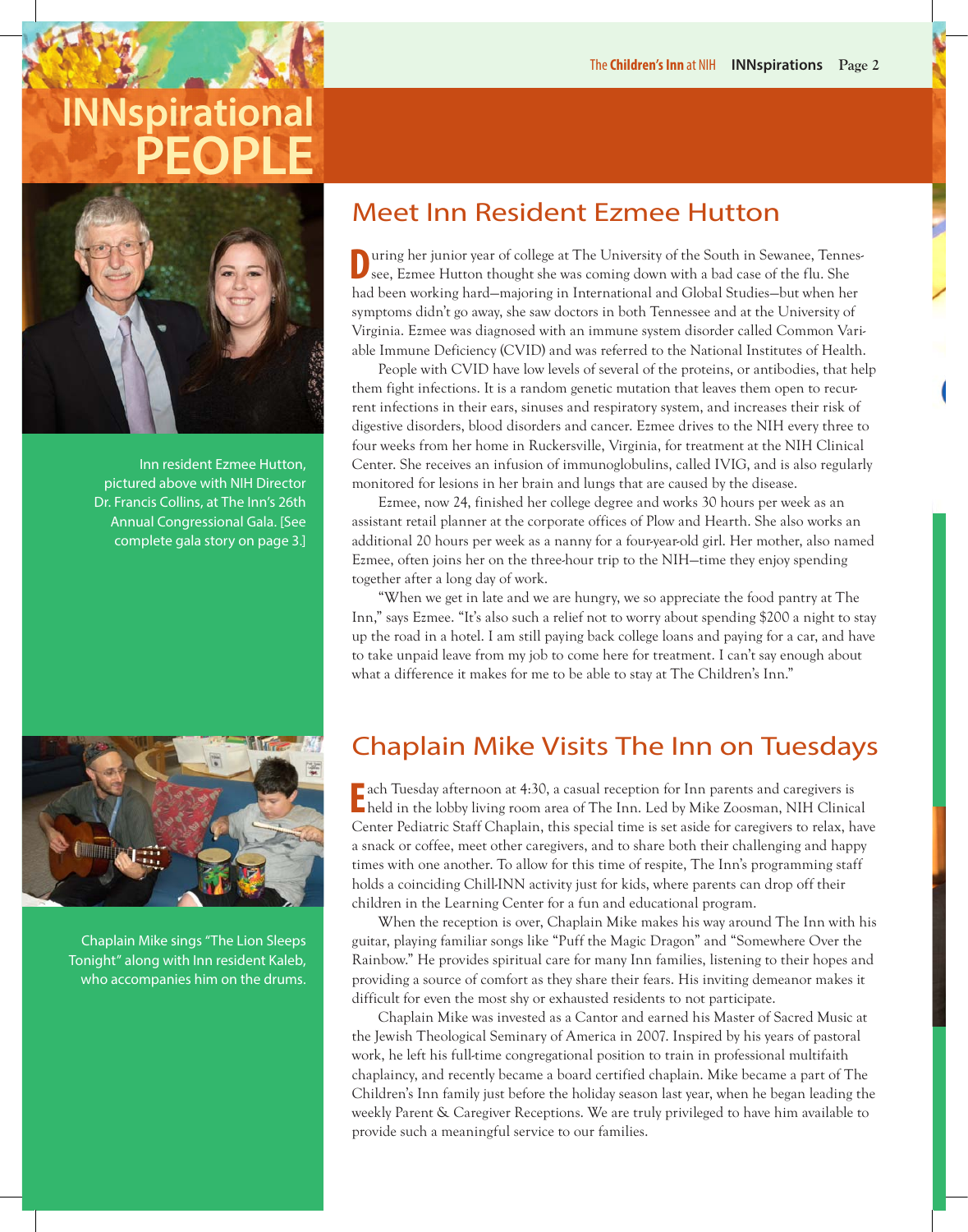## **INNspirational EVENTS**





Left to right: U.S. Congressman Paul Tonko, (D-NY); Kathy Russell, Inn CEO and Dr. Phil Pizzo, a founder of The Children's Inn.

## Inn CEO Kathy Russell to Retire

The Children's Inn opened its doors nearly 25 years ago, and Kathy Russell has been part of this organization since its inception–serving as chair for the original Board part of this organization since its inception—serving as chair for the original Board of Directors, and as Chief Executive Officer for the past ten years. She will be retiring at the end of this year, after a tenure that included seamlessly shepherding the nonprofit through the 2008 economic downturn, establishing The Woodmont House, an offcampus transitional home for longer-term patients, and most recently, major playground and kitchen renovations.

Kathy began her career at the NIH in 1982 as an administrator for pediatrics at the National Cancer Institute and then went on to help establish an NCI-designated comprehensive cancer center at Georgetown University Medical Center. She later served as the director's deputy as the Lombardi Center's Associate Director for Planning and Administration. In 2002, she was asked by Governor Roy Barnes of Georgia to aid in the development of cancer programs in his state.

During that time, Kathy came to know of the psychosocial needs of cancer patients and their families, and she was part of the team effort and unique public-private partnership that brought The Children's Inn into fruition in the late 1980s. Along with Dr. Philip Pizzo, who was the Chief of Pediatric Oncology at NIH, she had observed that parents were congregating with other families in the waiting rooms of the Clinical Center and forming support networks, often reluctant to leave and go back to their respective hotels. It was their concept to create a place on the NIH campus where families could stay together, for free, to facilitate healing through mutual support including therapeutic, recreational and educational programming.

"The common threads that run through Kathy's remarkable, ongoing contributions are leadership, compassion, and relationships," says Dr. Lee Helman, Immediate Past Chair of the Board of The Children's Inn. "Her passion to improve the lives of others is a shining example. She has made a difference in the lives of children and families from around the world that is deeply meaningful and enormously enduring."

### The Inn's 26th Annual Congressional Gala a Success

The 26th Annual Congressional Gala, held at the Andrew W. Mellon Auditori<br>Washington, DC on September 16, raised \$400,000 for The Children's Inn. he 26th Annual Congressional Gala, held at the Andrew W. Mellon Auditorium in

This year's gala was emceed by newswoman Nina Totenberg and co-chaired by U.S. Congressman Chris Van Hollen (D-MD) and U.S. Senator Roy Blunt (R-MO). Bill Corr, HHS Deputy Secretary, spoke about The Inn and how it eases the burden on families and provides a sense of normalcy during times of stress. Dr. Francis Collins, NIH Director, highlighted The Inn's important role in pediatric medical research, and Inn resident Ezmee Hutton spoke about what a difference it has made for her to have the support and comfort of staying at The Inn. [Read Ezmee's story on page 2.]

The evening culminated with Inn CEO Kathy Russell receiving an award for her years of service to The Children's Inn. "The support we receive from this event is an investment in science, in medicine, in children, and the return on that investment is the promise of a brighter, healthier future for generations to come," said Kathy.